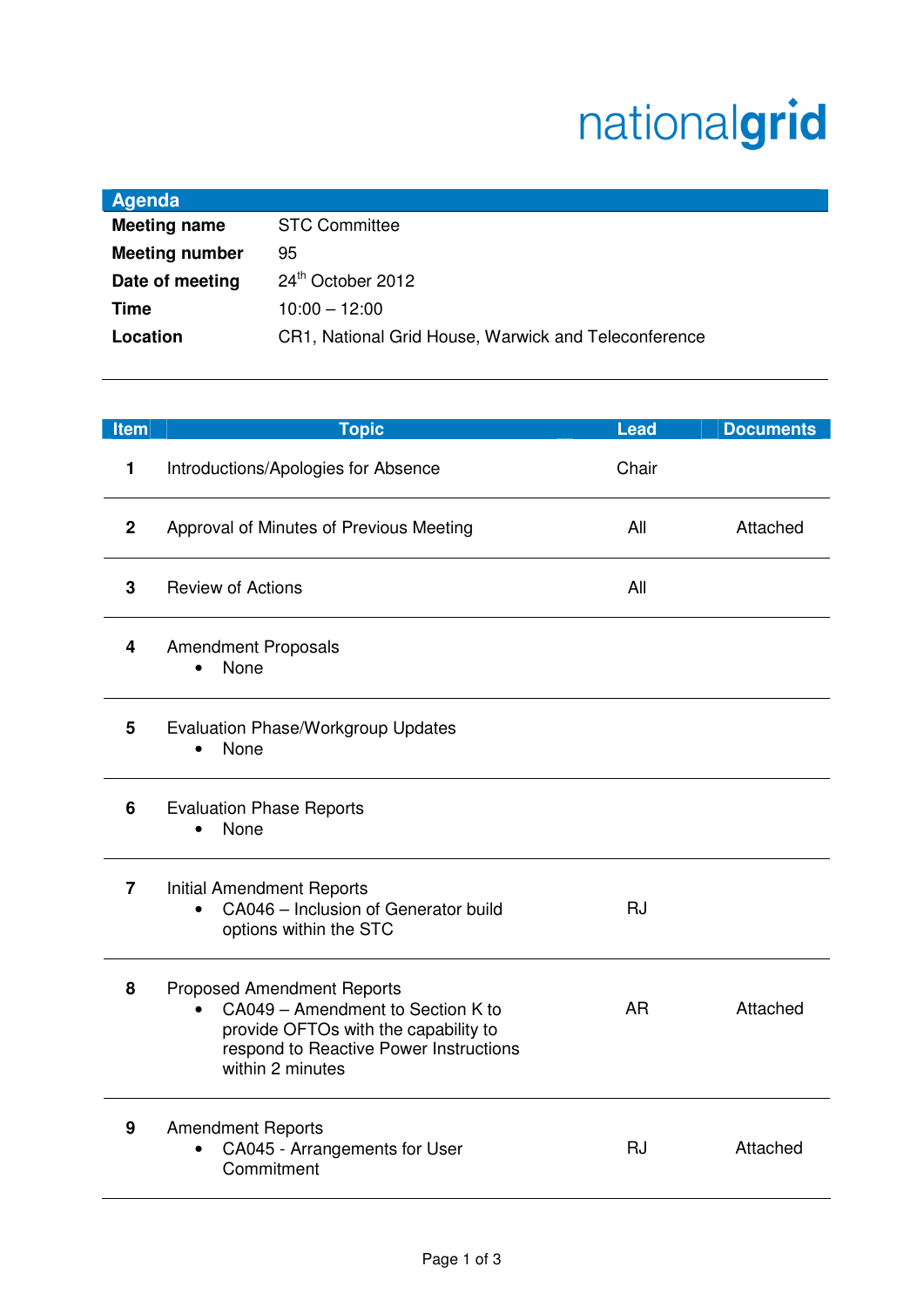| 10 | <b>Pending Authority Decisions</b><br>None                                                                                |                          |          |
|----|---------------------------------------------------------------------------------------------------------------------------|--------------------------|----------|
| 11 | <b>Authority Decisions</b><br>CA048 - Alignment of terminology with<br>other industry codes                               | Authority                |          |
| 12 | <b>STC Procedures</b><br>PA065 - STCP01-1 Timescales for<br>٠<br>providing Transmission Services as<br>defined in the STC | <b>AR</b>                | Attached |
|    | PA066 - STCP19-3 Clarification of<br>٠<br><b>Transmission System Boundary Point</b><br>registration with Elexon           | <b>RJ</b>                |          |
| 13 | <b>Code Governance Review 2</b>                                                                                           | Authority                |          |
| 14 | <b>Offshore Regime</b>                                                                                                    | Authority                |          |
| 15 | European Developments<br><b>ACER</b> update<br>ENTSO-E update                                                             | Authority<br><b>NGET</b> | Attached |
| 16 | Impact of Other Code Modifications<br><b>CUSC</b><br><b>Grid Code</b><br><b>Charging Methodologies</b>                    | All                      | Attached |
| 17 | Reports from sub-committees                                                                                               | All                      |          |
| 18 | Any Other Business                                                                                                        | All                      |          |
| 19 | Publications<br><b>Confidential Items</b>                                                                                 | All                      |          |
| 20 | <b>Next Meeting</b>                                                                                                       |                          |          |

• Wednesday  $28<sup>th</sup>$  November 2012, 10am